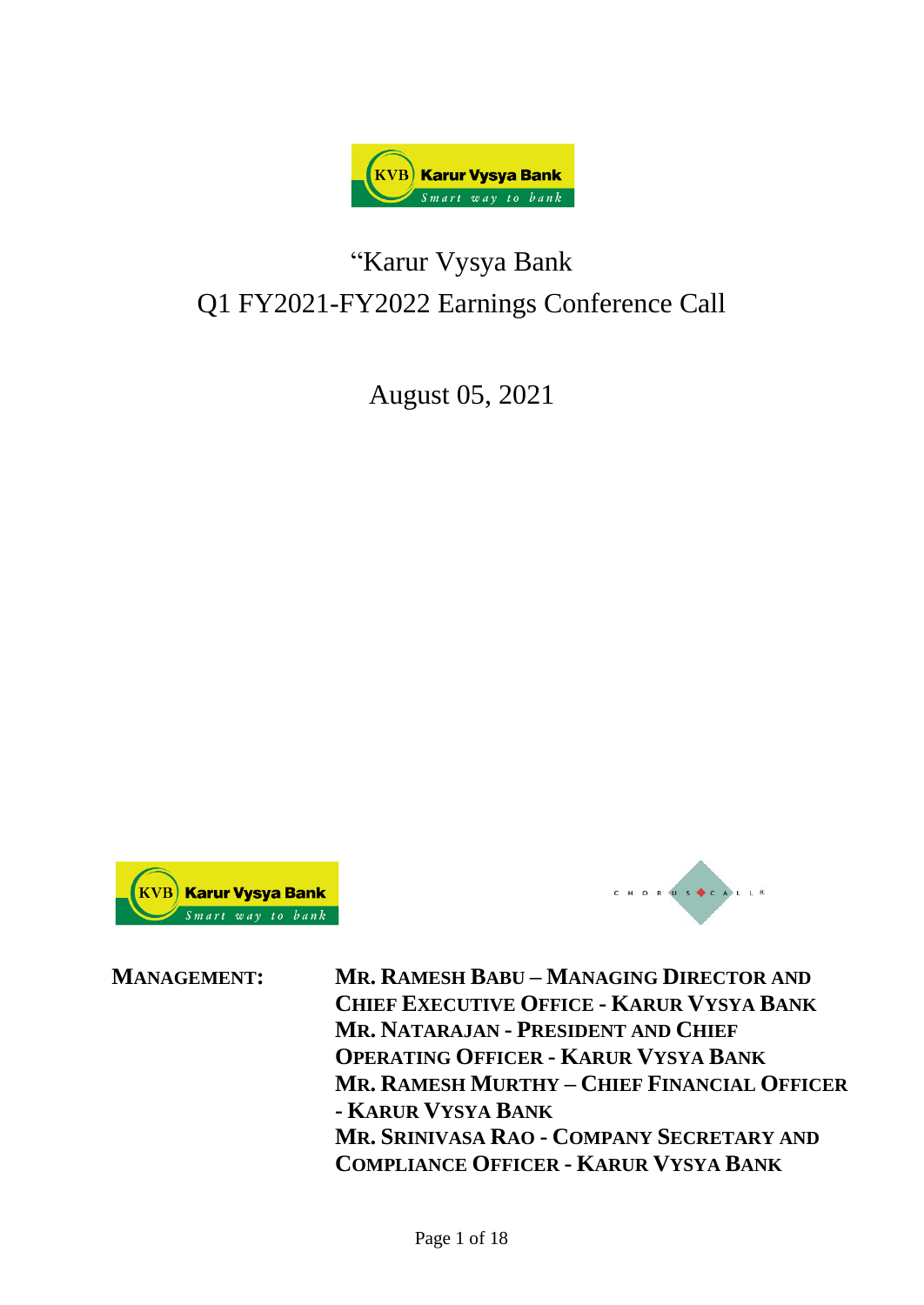

**Moderator:** Ladies and gentlemen, good day and welcome to the Q1 FY2021-FY2022 Earnings Conference Call of the Karur Vysya Bank. We have with us today, the management team of KVB represented by MD and CEO - Mr. Ramesh Babu, President and Chief Operating Officer - Mr. Natarajan, CFO – Mr. Ramesh Murthy and Company Secretary and Compliance Officer – Mr. Srinivasa Rao. As a reminder, all participant lines will be in the listen-only mode and there will be an opportunity for you to ask questions after the presentation concludes. Should you need assistance during the conference call, please signal an operator by pressing "\*" then "0" on your touchtone phone. Please note that this conference is being recorded. I would now like to hand the conference over to Mr. Ramesh Babu – MD and CEO to take us through the highlights of the quarter gone by after which we will open the floor for questions. Thank you and over to you Sir!

**Ramesh Babu:** Thank you. Good morning to all the attendees. I welcome everyone for this quarterly earnings call of Karur Vysya Bank. I trust all of you are safe and taking care of yourself and your families. We all witnessed the COVID-19 pandemic and the resultant lockdowns leading to a downward trajectory of the growth downwards last year. It is expected that the growth would rebound in financial year 2022; however, the advent of the second wave of the virus in the beginning of the financial year had led to state induced lockdowns, negated the assumption to an extent. With the accelerated pace of vaccination drive, precautions and safety measures being taken, lots of awareness created, let us hope that the position will not be alarming and exit velocity will be much faster.

> Due to the ongoing COVID pandemic as a bank, we continue to face formidable challenges on the personal as well as business fronts. Being an essential service, we have continued to deliver uninterrupted service to our customers while taking all necessary precautions to safeguard ourselves, our families, and our colleagues. More than 80% of our employees have been vaccinated. With the current relaxation of lockdowns at various states our branches are now functioning at full strength. The pandemic created an opportunity for the growth of digital banking. Our bank continued the growth in the first quarter also on the digital front as 92% of the transactions are through non-branch channel as against 88% of the previous corresponding period. The impact of second wave was very much felt in the first quarter by the industry. Despite these odds, we were able to report steady performance in the growth of business.

> Let me take you through the numbers in detail. Coming to the business growth, when we met last time on May 31, 2021, for quarter four and financial year 2021 performance update, we had indicated 12% business growth based on the normalcy for the current year. Our strategy is to achieve the business numbers were also outlined. During the first quarter, we have achieved 7% growth in deposits and 8% in advances on year-on-year basis. The growth in deposits side has been fueled by CASA portfolio, which is up by more 200 basis points and is now at 35.2%.

> On a sequential basis, business growth has been muted especially on the credit front. The sluggish growth is primarily due to lower acquisitions and lesser utilization of working capital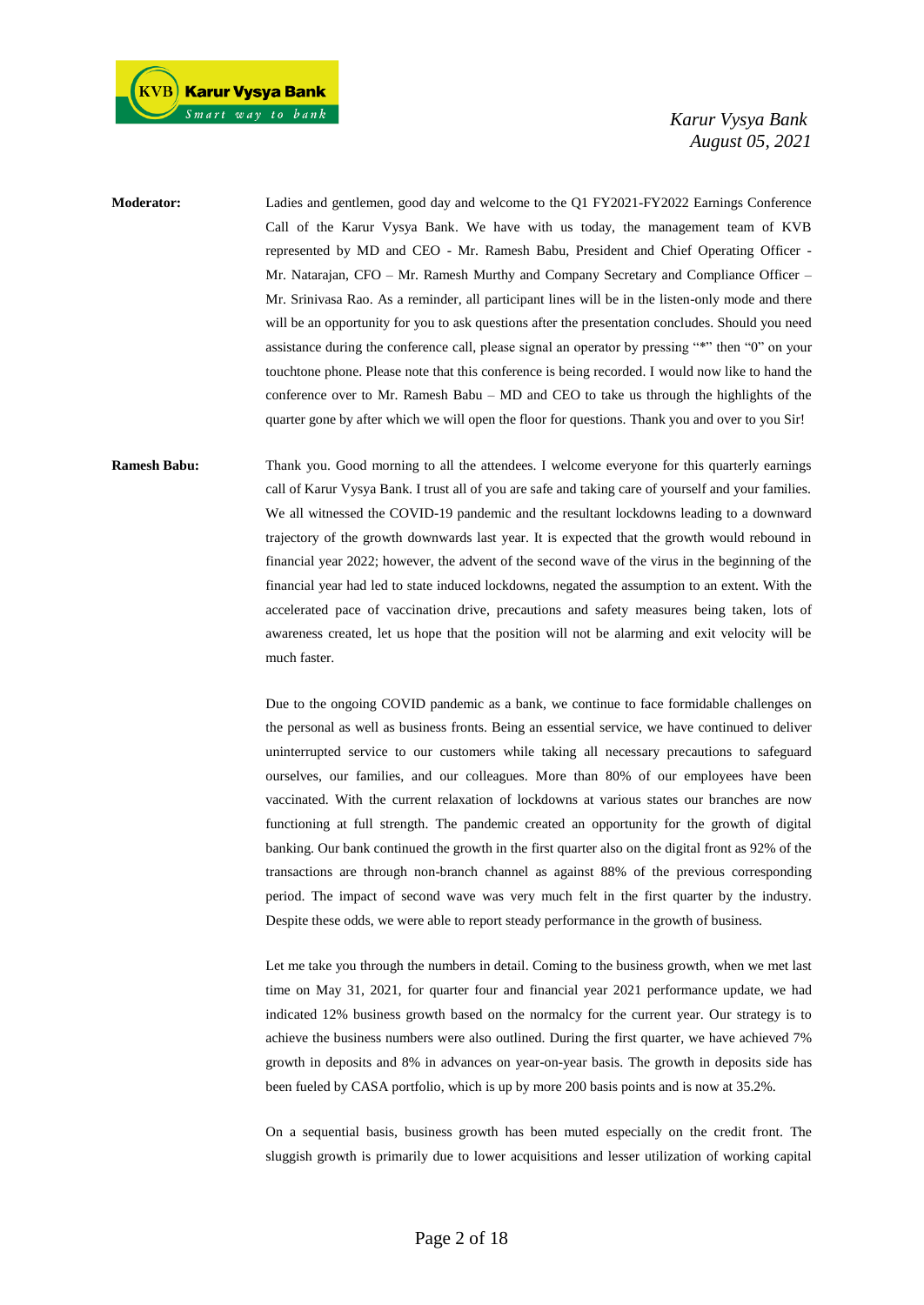limits by existing borrowers on an account of specific circumstances prevailing in the market which all of you are aware of.

We achieved 33% growth in jewel loan portfolio over the corresponding previous year. Sequentially, it is about 3% and we continue to focus on this segment taking care of the operational issues and faster turnaround time as well as the variation gold prices vis-à-vis LTV. We continue to hold our guidance of achieving 12% growth during current year depending upon the external environment and of course without compromising on the asset quality.

Coming to operating profit, our cost of funds has further reduced to 4.56% down by 43 basis points from 4.99% in the previous financial year. The same was 5.42% in June 2020 quarter and 4.65% in Q4 of 2021.

During the current quarter, we have reduced our interest rates on term deposits across maturities and realigned our savings bank interest rates too. This will aid in reduction in the cost of funds going ahead. Yield on funds is maintained at 7.41% and yield on advances improved marginally at 8.55% over March 2021 quarter.

Net interest margin has improved by 9 basis points to 3.55% for current quarter over 3.46% of the previous quarter i.e., quarter four of 2021. On year-on-year basis too NIM is up by 19 basis points thus NII grew by 14% Y-o-Y. Fee income other than treasury and forex increased by 21%; treasury income has fallen by 80% over June 2020, due to unfavorable and uncertain market conditions as all of you know.

Operating expenses are higher by 6%, cost to income ratio stands a tad higher than 50% due to lower treasury income over corresponding quarter of last year. Operating profit for the quarter is at  $\bar{\tau}$  429 Crore that is 2.2% of average effects on an annualized basis, of course the drop in treasury profits did impact Operating Profit, but the overall revenue was almost flat on year-onyear basis signifying that business operations are improving. Coming to collection efficiency, our collection efficiency has been further strengthened and continues to be at 95% levels during the first quarter despite many odds and the further details are furnished in slide 20 of our deck. NPA slippages, gross slippages for the quarter were at 519 Crore and net slippages other than technical write off 404 Crore.

Technical write off during the quarter was to the tune of 379 Crore, gross and net NPA numbers have marginally increased over March. Details of these are furnished in slide 25 and 26. Corporate portfolio witnessed fresh slippage of about 202 Crore consisting of four accounts of which two are in trade and two are from real estate. Of which one of the trade account is already upgraded to recovery during the month of July. Both are Real Estate related accounts are under consortium. The projects are under progress and in the completion stage. Due to differences between the foreign and Indian promoters, there is stress in the accounts neither both the clients have opted for restructuring nor did they avail ECLGS though they are eligible.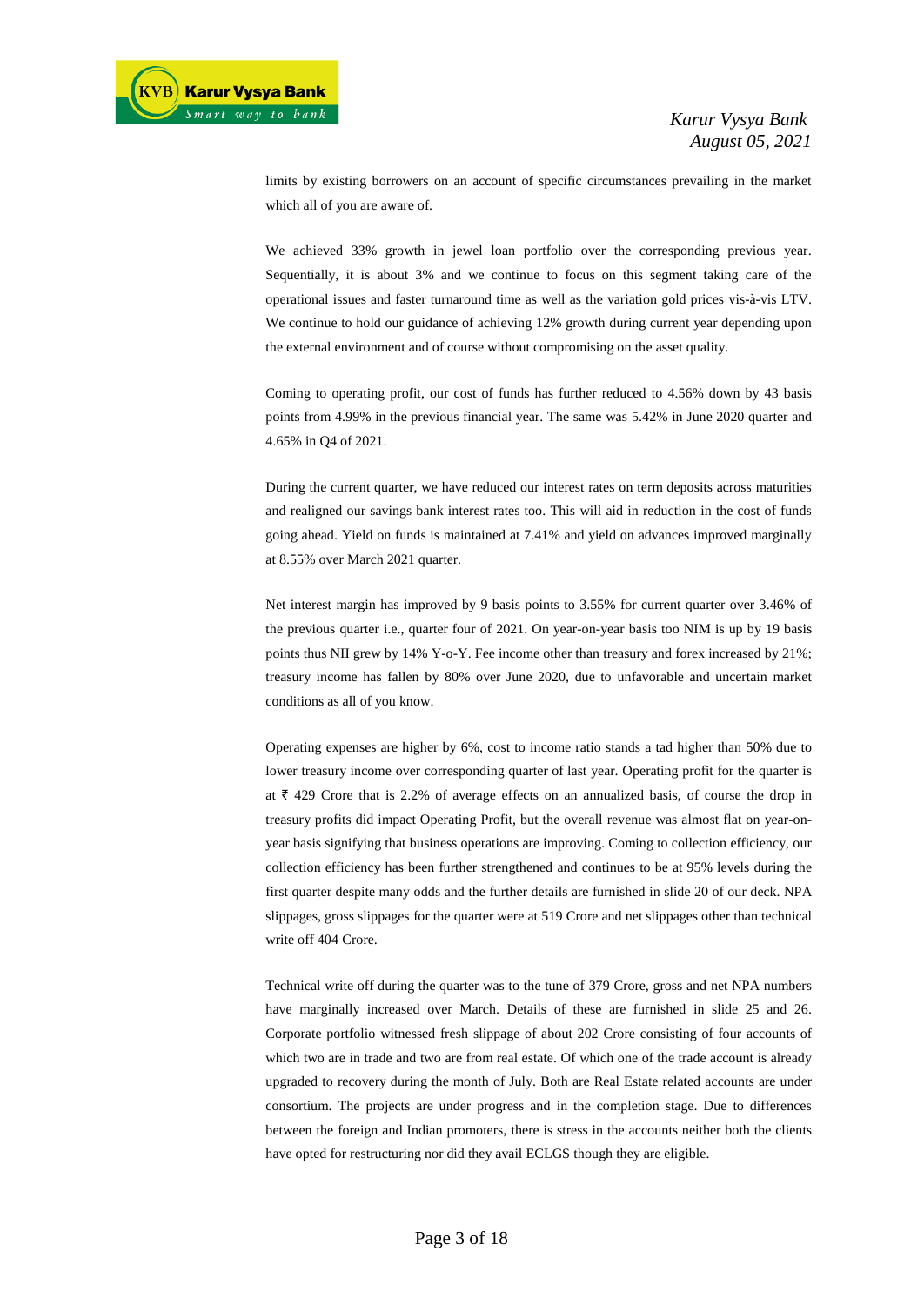The foreign promoters and funds are one other reputed global players in the Real Estate market and we expect resolution during the current year. We continue to maintain our guidance on gross slippages at 2% of the loan book and we are working towards negative net slippages by the end of the year under normal circumstances. SMA 30 plus balances as at the end of the quarter was 1062 Crore about 647 Crore which comes to 39% of this book is under jewel loan, which is mainly the result of the lock down measures whereby many customers could not visit the branches. Of this 249 Crore has already moved out of stress either by way of closure or renewal post June. LTV of the remaining balances of these accounts are very much lower than the current market price and we do not foresee any challenge in these segments as our branches are in touch with the customers for closure or renewal of their accounts.

The LTV and other details we have provided in the investor desk. We have worked out strategic plans for recovery and many cases on advanced stage of resolution which include out of court settlements, legal proceedings and sale of properties. As the environment is becoming normal, we will show better performance in upcoming quarters. We have strengthened our collection capabilities to sustain and improve our collection efficiency. As all of you know, last year we have mentioned we have taken measures for our resolution wing and another general manager also we have placed and we are working on that during the year because many other courts they were not functioning, we were not getting the court orders that is why many of disposals of the properties, which we are supposed to do got delayed because once things become normal I am very sure the pace will improve and we have done the entire ground work to take it forward. Further details are available in slides 20 and 21 of our investor presentation.

Coming to restructuring, during the quarter bank has restructured 375 accounts amounting to 96 Crore. Overall, standard restructured book as at the end of the quarter stands at 1028 Crore that is 1.97% of our loan book. Further details on this are available in 28 and 30 pages of the investor deck. So, coming to provisions, we have provided 278 Crore towards NPA during the quarter and continue with our plan for making higher than the required provision towards NPA and to bring down our net NPA. Provision coverage ratio excluding written off accounts is lower at 54.4%, as on March, it was 57.1% mainly due to the prudential write off. We intend to keep this ratio in the range of 55% to 60%.

Our estimated credit cost for the current year will be in the range of 2% of our loan book and we are working on those lines. Finally, coming to the ROA, in our earlier briefings too we had indicated to reach ROA of 1% at the end of financial year 2023 and 1% plus in the year 2024. We hold on this guidance considering our profitability trends, expenditure control, growth, recoveries and lower provision requirements from the next year.

So friends you would have seen that with a lower treasury income of 143 Crore also we are able to manage well because rest of the wings, they are supporting that way, so that way we are reasonably confident that we will be back on track provided the environment and external factors just support us. So that is it from my side, now we can go for the Q&A, please.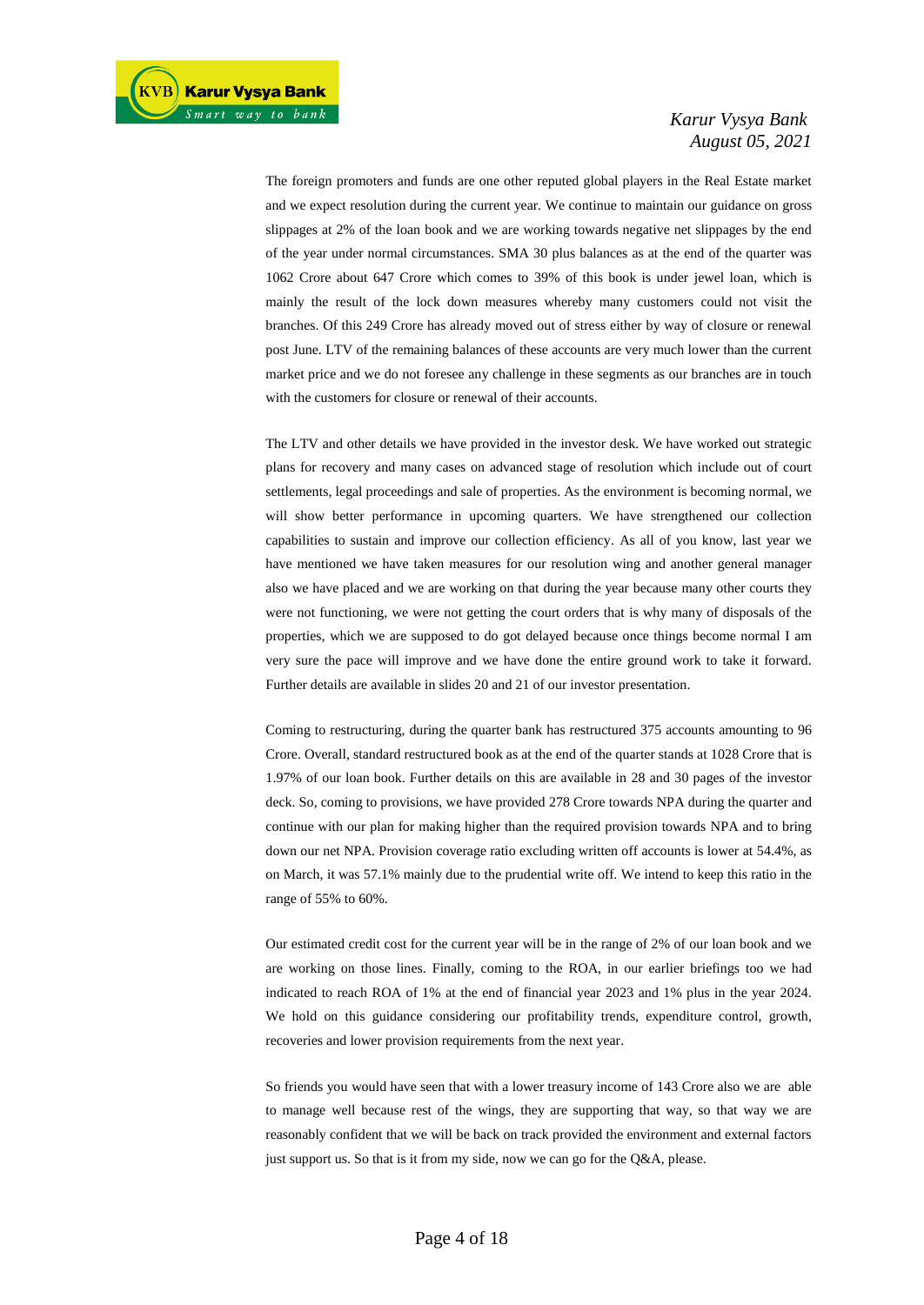

- **Moderator**: Thank you very much. Ladies and gentlemen, we will now begin the question and answer session. Ladies and gentlemen, we will wait for a moment while the question queue assembles. The first question is from the line of Vikas Sharda from NT Asset Management. Please go ahead.
- **Vikas Sharda:** Sir, afternoon. One thing I wanted to clarify that you mentioned that you are looking for gross slippage of 2% for the year and net slippage to be negative, so where do you expect the gap between the two? Secondly, you also said that your guidance of credit cost for the year is 2% of loans, so how does it reconcile with a negative net slippage numbers for the year?
- **Ramesh Babu:** The gross slippages what we said 2% we are trying further, we will work on that, when we are talking about the negative net slippages that includes the write offs also, recovery, upgradations, write off all these things together so we will aim for the net slippages because even if you look at the write off also 100% of that has been provided by us so that is the reason every quarter beyond what all is required we are providing additional amounts to take care of these things, so that way we are aiming for the net slippages to be negative, so with all these three factors you can get it. Now coming to credit cost is concerned, if you look at it as it is our intention is to bring down the net NPA, otherwise we would have guided earlier itself that ROA will be 0.8, 0.9 this year itself, this quarter also more than what all is required we have provided for the net slippages, so if we add it back to the profit, so we will be crossing this 0.8, 0.9 what we are thinking, but net slippages have to come down, so this year to the extent possible the provisions what all we are creating is to take that care of the net slippages so with that our intention overall is 2%, we will be maintaining, but over a period of next year onwards this 2% will progressively start coming down because we would have addressed major part of the net slippages by the end of the year.

**Vikas Sharda:** But I am just curious that why 2% credit cost is here like?

**Ramesh Babu:** Suppose if you need to meet the RBI guidelines and all you may need 1% okay, but until and unless you make an accelerated provision, the net NPA numbers will not come down if you look at our net NPA it is coming to around 1800 Crore, so progressively we had to bring it down so that accelerated provision we need to make it if I go on adding it towards the profit and ROA this number will not come down anytime so that way upgradations will be there and recoveries will be there, focus will be there, always will be there in addition to that as a kicker if you do not provide something more that what all is required so will not be able to address the problem, we want to keep this problem behind because as all of you know that many measures have been taken in the corporate front and the bigger exposures they stopped taking and all and quality we are looking at it so that way so corporate if it comes under control and if net NPA also we bring under control three fronts will be focusing, one is on the business growth, automatically the percentages will come down, second thing is accelerated provisioning what we are going to make that also will bring down the net NPA, and the third thing the recovery efforts what we are making both through legal, out of the court all these things, so common point for us now be a single point is how to bring down the net NPA with all these things then rest of the things we focus and ROA will automatically go up.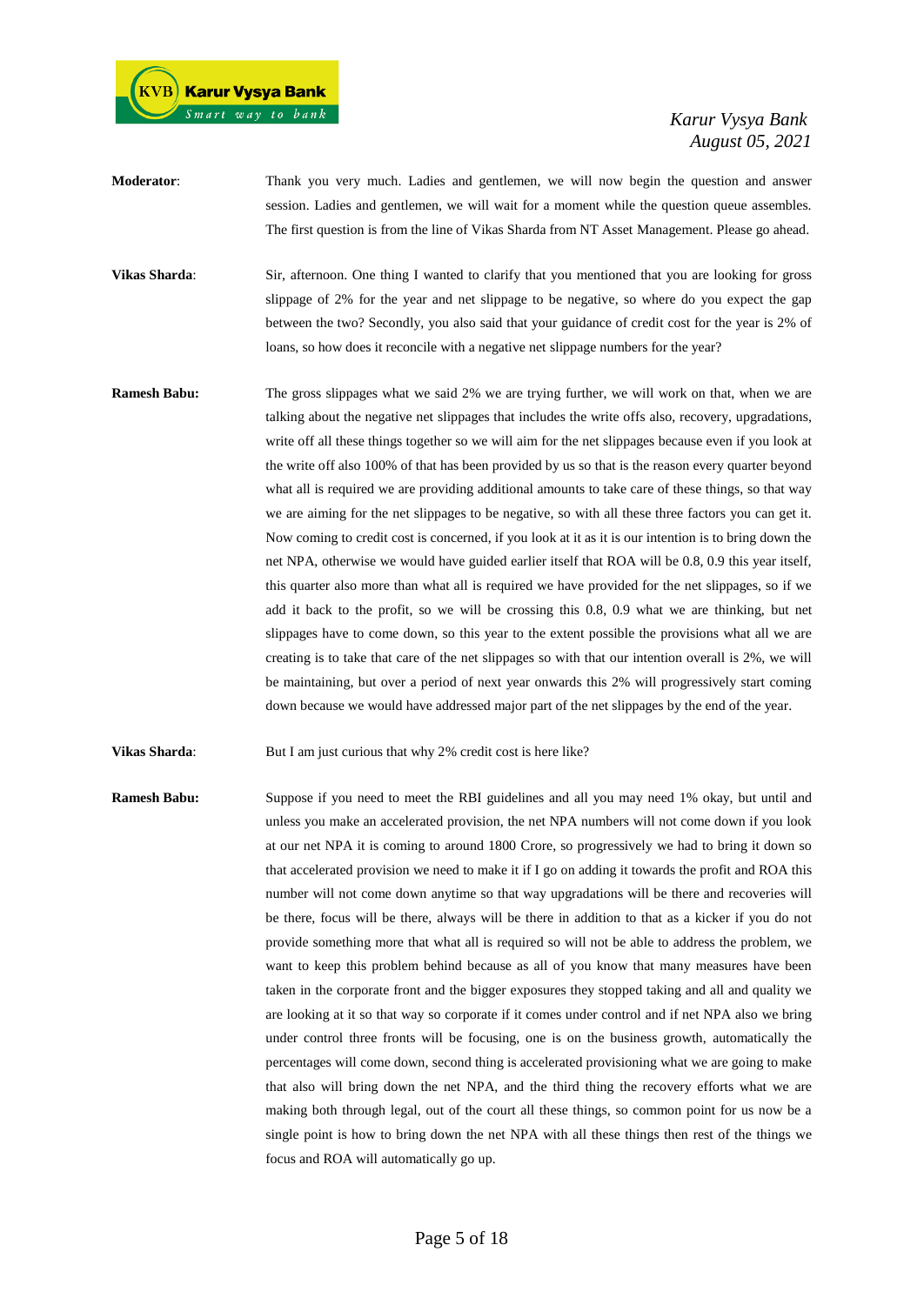

| <b>Vikas Sharda:</b>  | Understood, thank you.                                                                                                                                                                                                                                                                                                                                                                                                                                                                                                                                                                                                                                                                                                                                                                                                                                                                                                                                                                                                                                                                                                                                                                                                                                                                                                              |
|-----------------------|-------------------------------------------------------------------------------------------------------------------------------------------------------------------------------------------------------------------------------------------------------------------------------------------------------------------------------------------------------------------------------------------------------------------------------------------------------------------------------------------------------------------------------------------------------------------------------------------------------------------------------------------------------------------------------------------------------------------------------------------------------------------------------------------------------------------------------------------------------------------------------------------------------------------------------------------------------------------------------------------------------------------------------------------------------------------------------------------------------------------------------------------------------------------------------------------------------------------------------------------------------------------------------------------------------------------------------------|
| Moderator:            | Thank you. The next question is from the line of Renish Bhuva from ICICI Securities. Please go<br>ahead.                                                                                                                                                                                                                                                                                                                                                                                                                                                                                                                                                                                                                                                                                                                                                                                                                                                                                                                                                                                                                                                                                                                                                                                                                            |
| <b>Renish Bhuva:</b>  | Sir, first question is on our gold loan book, what is our total gold loan book as on June?                                                                                                                                                                                                                                                                                                                                                                                                                                                                                                                                                                                                                                                                                                                                                                                                                                                                                                                                                                                                                                                                                                                                                                                                                                          |
| <b>Ramesh Babu:</b>   | If you look at the total book, it is 13206 Crore, so slide #20, they have given it, so 13206 total.<br>This is the book.                                                                                                                                                                                                                                                                                                                                                                                                                                                                                                                                                                                                                                                                                                                                                                                                                                                                                                                                                                                                                                                                                                                                                                                                            |
| <b>Renish Bhuva:</b>  | Okay and how much of that would be towards SME?                                                                                                                                                                                                                                                                                                                                                                                                                                                                                                                                                                                                                                                                                                                                                                                                                                                                                                                                                                                                                                                                                                                                                                                                                                                                                     |
| <b>Ramesh Babu:</b>   | SME, in my inaugural speech, I have told you if you look at the NPA under the gold loan is<br>pretty small amount okay, if you look at the SMA portion 30 plus, 600 Crore odd what I had told<br>in my inaugural remarks out of that more than 260 Crore has already been recovered or renewed<br>or whatever it is we have done that, so the good thing here is comforting factor is, though last<br>year the relaxation was there for giving a relaxation for LTV up to 90% we were relatively<br>conservative, we were maintaining it 75% and not more than 80% in few cases at all, so that way<br>if these loans account come for renewal, the problem is currently what others face is, so people<br>will have to bring some more money because 95% to 100% LTV have come whereas in our case<br>in our slide we have shown it is 78% for the overall, if you look at the personal segment also it is<br>68%, so hardly above 90%; however, LTV is 1.96 Crore, 90% and above LTV is 1.96 Crore that<br>is all and the above 85 and below 90 is hardly around 400 Crore out of 13 Crore portfolio, so the<br>only question is now that people, they have interest in the gold and even if you go to the market,<br>you will be able to dispose off, we are relatively better place as far as the JL portfolio is<br>concerned. |
| J Natarajan:          | Renish, one more point I like to add here, if you see the slide #20, we have clearly mentioned<br>what is our SMA 30 plus level and also we have provided at what is the current level of these<br>accounts, so it very clearly indicate it is purely because of the operation issues, people are not<br>able to come to the bank, otherwise as far as the LTV and market value is concerned is absolutely<br>there is no issue and of course over a period of time I think these numbers will come down<br>drastically.                                                                                                                                                                                                                                                                                                                                                                                                                                                                                                                                                                                                                                                                                                                                                                                                            |
| <b>Ramesh Murthy:</b> | One last clarification on slide 20, the LTV numbers which you see there are 78% relates only to<br>the SMA book Renish.                                                                                                                                                                                                                                                                                                                                                                                                                                                                                                                                                                                                                                                                                                                                                                                                                                                                                                                                                                                                                                                                                                                                                                                                             |
| <b>Ramesh Babu:</b>   | No, we are much better, this is only focused on that, that SMA book, LTV itself is 78, that is why<br>you have 22% margin for this LTV also, so that is what I wanted to clear.                                                                                                                                                                                                                                                                                                                                                                                                                                                                                                                                                                                                                                                                                                                                                                                                                                                                                                                                                                                                                                                                                                                                                     |
| <b>Renish Bhuva:</b>  | Got it, Sir. just you know a clarification on that, of this total 13200 Crore of gold loan book, what<br>is the split between agri, retail and SME, so retail I am assuming that 1800 Crore is part of this<br>13200 Crore, how would be agri and SME?                                                                                                                                                                                                                                                                                                                                                                                                                                                                                                                                                                                                                                                                                                                                                                                                                                                                                                                                                                                                                                                                              |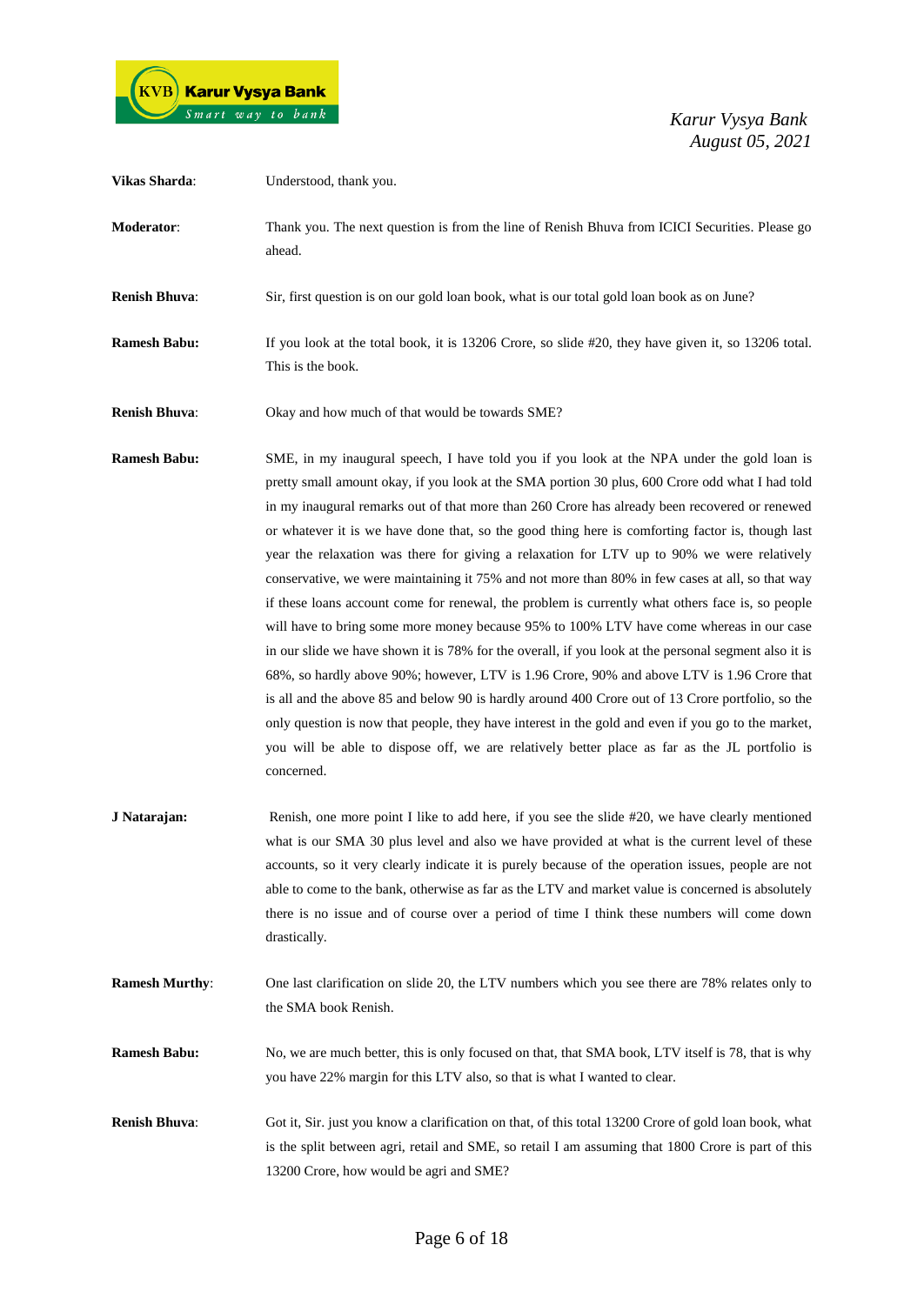

**Ramesh Babu:** Majority is agri. It is 10000 Crore odd is agri, so the balance amount is business segment very small amount.

**Renish Bhuva**: Got it, Sir. Just last question from my side on the fee income, so interestingly the 1.5 billion kind of a run rate is sort of sustaining from almost like seven to eight quarters, so if you can throw some light in term of the more granular details whether it is driven from a liability side or the asset side because in this quarter as you had in the opening remarks that this is an activity that you are looking in term of the credit growth so I am assuming this 150 Crore odd of fee is largely coming from the liability side in a sense which is sticky so what is the sort of expectation on this fee income and if you can throw some light on the details about 150 Crore in terms of the breakup?

**Ramesh Babu:** Coming to the other income breakup if you talk about, I will just share with you one thing, there are two factors, one is to some extent last year in respect of some ATMs and these sort of things and all minimum balance charges they were not recovering in the first quarter because of the government dispensation, so that is a small amount, but in addition to that we started looking at carefully on the credit front the processing charges and these sort of things when we look at it compared to last year, the processing charges itself has gone up by 9 Crore so likewise a few other areas wherever these things are there, we are going head wise, what is a room available what we need to do, we are working on that, in addition to that I also mentioned earlier we have just recently brought out a CRM also, a revamped CRM with that how we need to go ahead for the cross sell and upsell, we are working on that, once that also kicks the cross sell income also will go up, so our effort is two pronged , one is on the every labour of the income head what we need to do, where we need to reduce the concession, we need to look at the quality of the borrower and the risk reward pricing are we doing properly or not that way to legitimately get our income what we are supposed to get from each account and other side also expenses wherever we can contain we are working so that way in a two-pronged approach we are working.

**Renish Bhuva:** Got it, Sir and how big is the team for data analytics for this cross sell?

**Ramesh Babu:** Data analytics lot many we are doing and all, now for the business, there are two fronts actually for the data analytics who are working, one is on the stress side and stress side if you look at it because currently the problems are there much in advance, how to identify this, which are the accounts which can go these things and all and these things we are working that is where a lot of control we have got on this particularly on the retail and SME front from the data analytics. Coming to the business side, a lot of mining is happening, the current accounts are there, profiling they are doing and all, what sort of products we can give it to them like pre-approved loans also when the things for going on well and all we did a lot on the preapproved loan, now we are seriously considering now the position has slightly improved can we go back to the preapproved loans, but even with the preapproved loans you go also, our unsecured loan portfolio is around 500, there itself we have enough scope is there, so that the analytics we are using both for business as well as for the fronts both sides we are working and we have further strengthened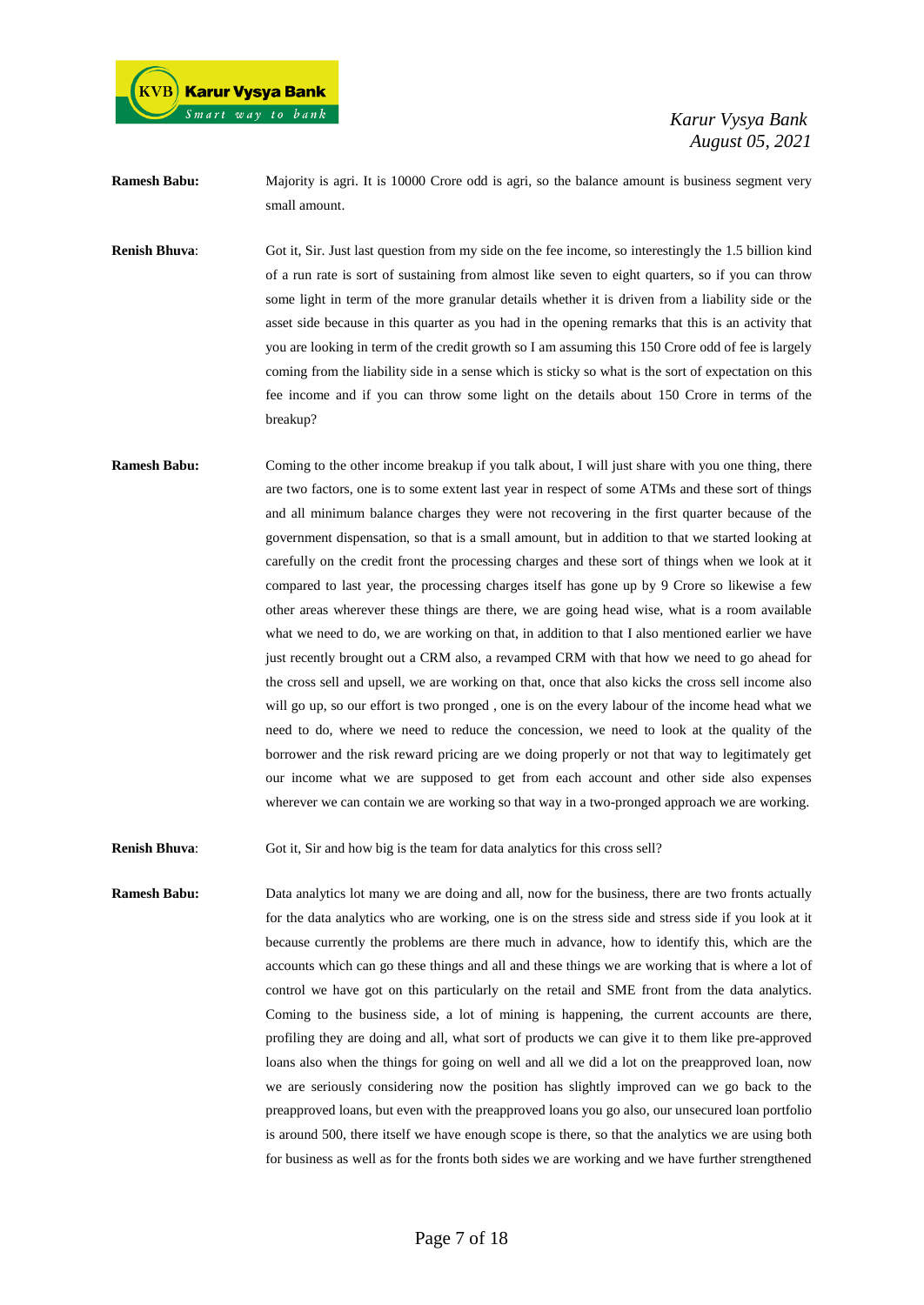

our analytics wing by providing few more people also who are experienced there, so every wing/vertical what we can derive from the analytics we are working on those lines.

- **Renish Bhuva**: Got it, Sir. Just last question on this write off, obviously 80 Crore write off you suggest that it is primarily from the corporate book, so is there series of accounts or it is towards couple of accounts?
- Natarajan: It is seven accounts, Renish.
- **Renish Bhuva:** It is all legacy, let us say 4 to 5 years?
- Natarajan: Completely it is all legacy accounts.
- **Ramesh Babu:** But Renish one thing the fact that we would have written off, but mentally we are not written off.
- **Renish Bhuva**: Got it, Sir.
- **Ramesh Babu:** We will be after them and all those NCLT all these things will be going on because courts, and NCLT they are not functioning now, so it is subdued, otherwise once this normalcy restores, so whole hog will be going on this fronts for recovery of this not only these accounts, smaller everything so that will be a big pool supporting us for a net NPA reduction.
- **Renish Bhuva:** Got it, broadly technical write off?
- **Ramesh Murthy:** Yes, absolutely.
- **Renish Bhuva**: Got it. That is it from my side. Thank you.
- **Moderator**: Thank you. The next question is from the line of Anand Dama from Emkay Global. Please go ahead.
- **Anand Dama**: Thank you for the opportunity. I wanted to check on the jewel loans, you have indicated there is a lot of stress in that book and post the LTV reduction banks are finding it difficult to do or lending into the segment, but if we look at our book we have seen a decent growth in the jewel loan segment, so can you explain like how is it happened?
- **Ramesh Babu:** Mr. Anand, as I was telling earlier, so we were relatively conservative, last year though we had the elbow room to go up to 90%, so we were resuming saying that post this withdrawal of this what will be the position so that is the reason that has hindsight, if you look at it that has helped us, so that is the reason this SMA book itself is 78% only the LTV, rest overall if you look at it, IT is less than 70% to 75% something like that, so LTV front we are comfortable, but then that be the case why this SMA has come, SMA has come, you would have seen that particularly in the areas where we operate, so part of April as well as May, there was an absolute difficulty for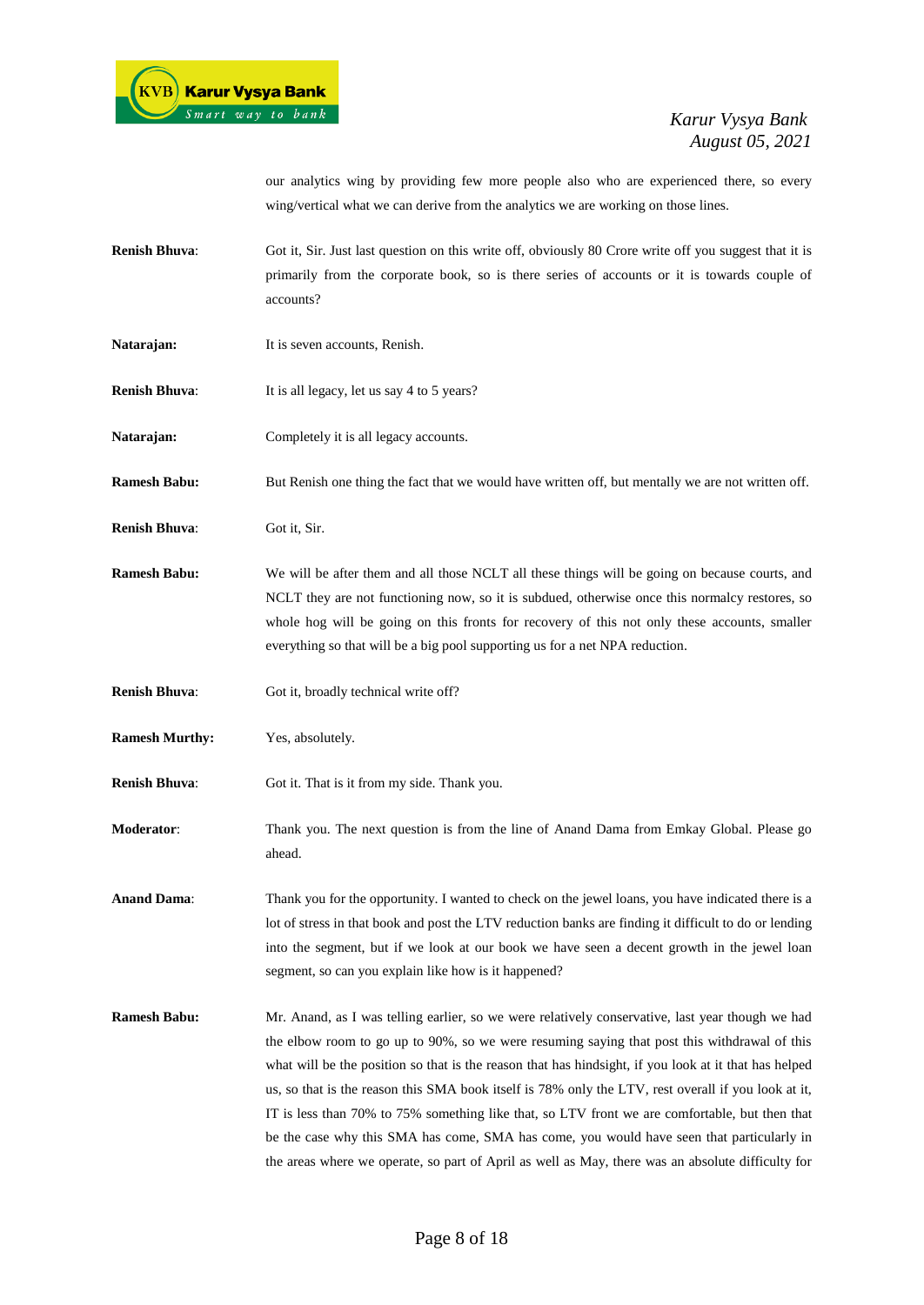the people to move out so that is the reason our people, they could not go and the customers could not come, so June when the normalcy started restoring, we started working on that much of the pain we have removed, but even at the end of June 600 Crore what all is there in the month of July so lot has been out, so we are working on that, in the next 1 or 2 months and all, we will be able to renew majority of them. Even if we are unable to renew these things and all, we have sufficient margin available with us to take care of that even if you go for an auction which is a last resort, so that way we do not foresee a much strain in this particular portfolio because of that comforting factor of the LTV. Now coming to the growth front, I agree last year corresponding period first quarter we have grown by 700 Crore odd and this year we have grown by 285 Crore to 300 Crore something like that, so we were also cautious saying that the same run rate goes and all how it would be and that is a reason when we have gone reasonably okay, this 300 Crore we have grown, but few of them when they are cutting the corners we did not want to do that, so we felt saying that a reasonable growth is better than having a pain later, so that is the reason 300 Crore. I am not assuming saying that last year how much of growth what we have got it under the gold loan, we may get it and all, we do not know, but our focus will be there provided if operationally we are comfortable and we are confident.

- **Anand Dama:** Secondly the slippages that we have seen 519 Crore so you mentioned about some lumpy corporate slippages in this, so that pertains mainly to real estate one?
- **Ramesh Babu:** First thing, I want to clarify, the lumpy, the lumpy was the word actually suppose one year, oneand-a-half years back when we were having the slippages of 150 Crore, 200 Crore these sorts of things, now if you look at it, all the slippages baring one account are all below 50 Crore, so below 50 Crore ideally any bank will be taking and all, so that way this granulized unlike earlier problem of lumpy that is not here now first thing and second thing, if you look at it, out of the two accounts are from the trading and two accounts are from the real estate, real estate also if you look at it they are with projects under consortium and the partner is a foreign partner and more or less up to 80% the construction also has been completed and one another good factor is what I had observed I have told GECL, restructuring though we were offering they did not take it, they felt saying that there is no need for us, we have to internally resolve few issues and all with that we will go ahead, we do not want it, so we have been offering them for the last 6 months because for the just ever greening you can take that money and all, you can repay and always this can be done, but they did not prefer to do it that gives us a confidence that they are serious about the resolution so coming to the two other trading accounts and all, one of the account has already been upgraded and second account we will work on that even if something is not possible also, I can give you confidence that these are backed by more than 100% collateral.

**Anand Dama**: So is it possible for you to spell out the exposure on each of these four accounts two trade and two real estates?

**Ramesh Babu:** I will tell you sell out the in the sense to whom, ARC or separately?

Anand Dama: No, I am saying what are the exposure needs to trading accounts and to real estate accounts?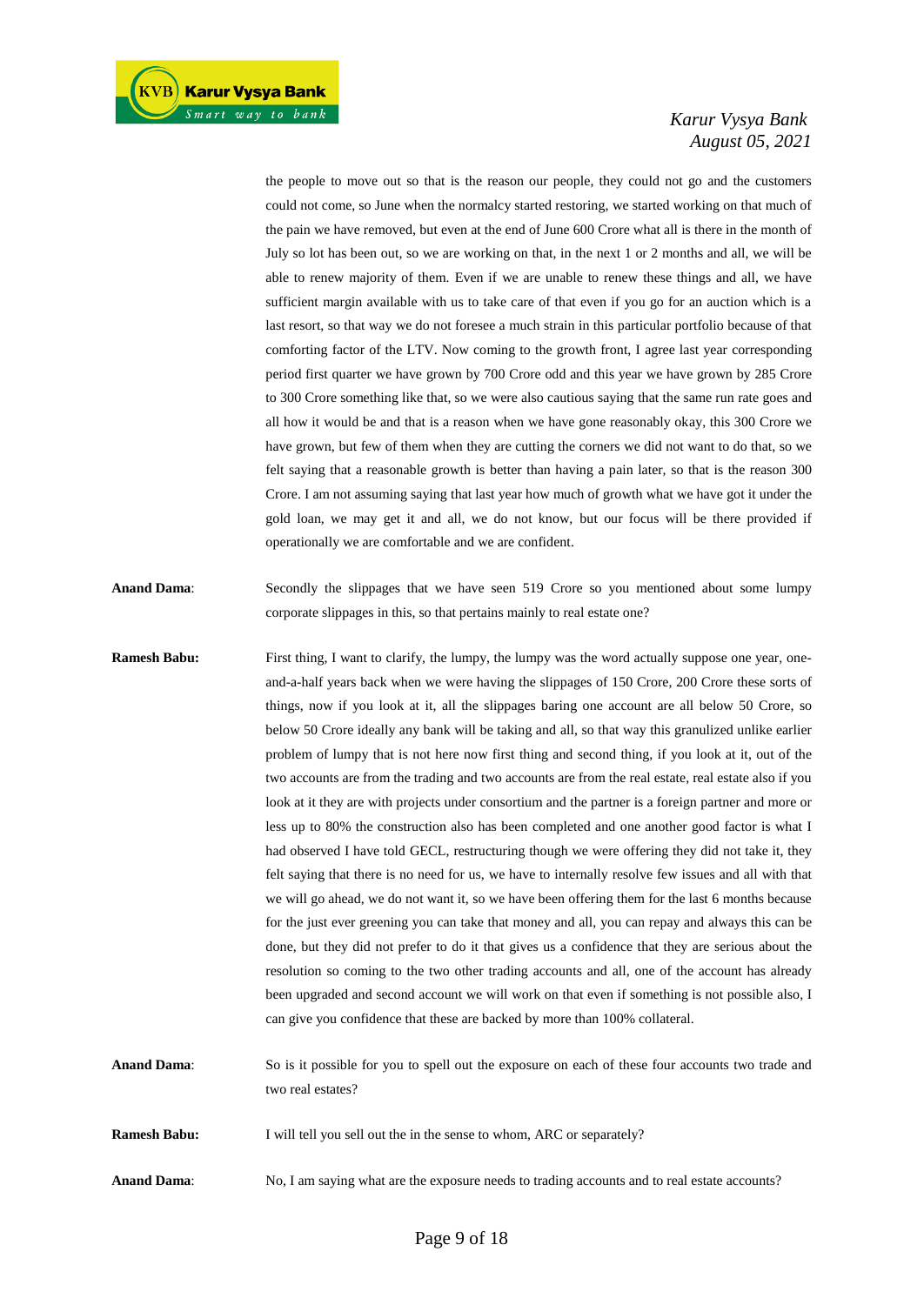| <b>Ramesh Babu:</b> | No, trading exposure is concerned collaterally it is there and all with us because in its old branch<br>and all we will be able to dispose of the property, but whereas both real estate are concerned we<br>are one of the consortium lenders, so consortium lenders all of us we need to come together, but I<br>can tell you already a SARFAESI notice has been given by the leader and the process is on and<br>everyone, other lenders, three, four lenders who ever are there are equally concerned, they are<br>putting entire pressure, they are not waiting for the partners to settle their spore and we are on our<br>own proceeding as if nothing is going to happen so these two will concurrently proceed. |
|---------------------|--------------------------------------------------------------------------------------------------------------------------------------------------------------------------------------------------------------------------------------------------------------------------------------------------------------------------------------------------------------------------------------------------------------------------------------------------------------------------------------------------------------------------------------------------------------------------------------------------------------------------------------------------------------------------------------------------------------------------|
| <b>Anand Dama:</b>  | So, what is the exposure of this large real estate account?                                                                                                                                                                                                                                                                                                                                                                                                                                                                                                                                                                                                                                                              |
| <b>Ramesh Babu:</b> | It is also less than 100 Crore.                                                                                                                                                                                                                                                                                                                                                                                                                                                                                                                                                                                                                                                                                          |
| <b>Anand Dama:</b>  | Less than 100 Crore for us and overall systemic exposure is how much?                                                                                                                                                                                                                                                                                                                                                                                                                                                                                                                                                                                                                                                    |
| <b>Ramesh Babu:</b> | Systemic exposure is only I think 100 Crore.                                                                                                                                                                                                                                                                                                                                                                                                                                                                                                                                                                                                                                                                             |
| <b>Anand Dama:</b>  | Consortium as a whole?                                                                                                                                                                                                                                                                                                                                                                                                                                                                                                                                                                                                                                                                                                   |
| <b>Ramesh Babu:</b> | That is around 350 Crore.                                                                                                                                                                                                                                                                                                                                                                                                                                                                                                                                                                                                                                                                                                |
| <b>Anand Dama:</b>  | 350 Crore, it will not a very big chunk?                                                                                                                                                                                                                                                                                                                                                                                                                                                                                                                                                                                                                                                                                 |
| <b>Ramesh Babu:</b> | No, not at all, I will tell you the project itself values 950 Crore.                                                                                                                                                                                                                                                                                                                                                                                                                                                                                                                                                                                                                                                     |
| <b>Anand Dama:</b>  | This is from South India, I mean?                                                                                                                                                                                                                                                                                                                                                                                                                                                                                                                                                                                                                                                                                        |
| Natarajan J         | Yes, only from South India so we one is South India and one is from the north.                                                                                                                                                                                                                                                                                                                                                                                                                                                                                                                                                                                                                                           |
| <b>Anand Dama:</b>  | Sir, is it possible to name it?                                                                                                                                                                                                                                                                                                                                                                                                                                                                                                                                                                                                                                                                                          |
| Natarajan:          | No, mainly it is all the foreign fund, so it is all very reputed global player.                                                                                                                                                                                                                                                                                                                                                                                                                                                                                                                                                                                                                                          |
| <b>Ramesh Babu:</b> | It is not fair on our part, name it and because we will work as a banker what we are supposed to<br>do we will do that.                                                                                                                                                                                                                                                                                                                                                                                                                                                                                                                                                                                                  |
| <b>Anand Dama:</b>  | So, you mean to say that of these four accounts about one trading account which has already got<br>upgraded, what is the exposure of that account?                                                                                                                                                                                                                                                                                                                                                                                                                                                                                                                                                                       |
| <b>Ramesh Babu:</b> | Less than 150 Crore because out of these four accounts they are less than 50 Crore and that real<br>estate account what I said is less than 100 Crore, so that is a resolution is on, rest of them all<br>three are less than 50 Crore.                                                                                                                                                                                                                                                                                                                                                                                                                                                                                  |
| <b>Anand Dama:</b>  | Sir, you said that basically some restructuring also might happen, so what is the pipeline of the<br>restructuring happening?                                                                                                                                                                                                                                                                                                                                                                                                                                                                                                                                                                                            |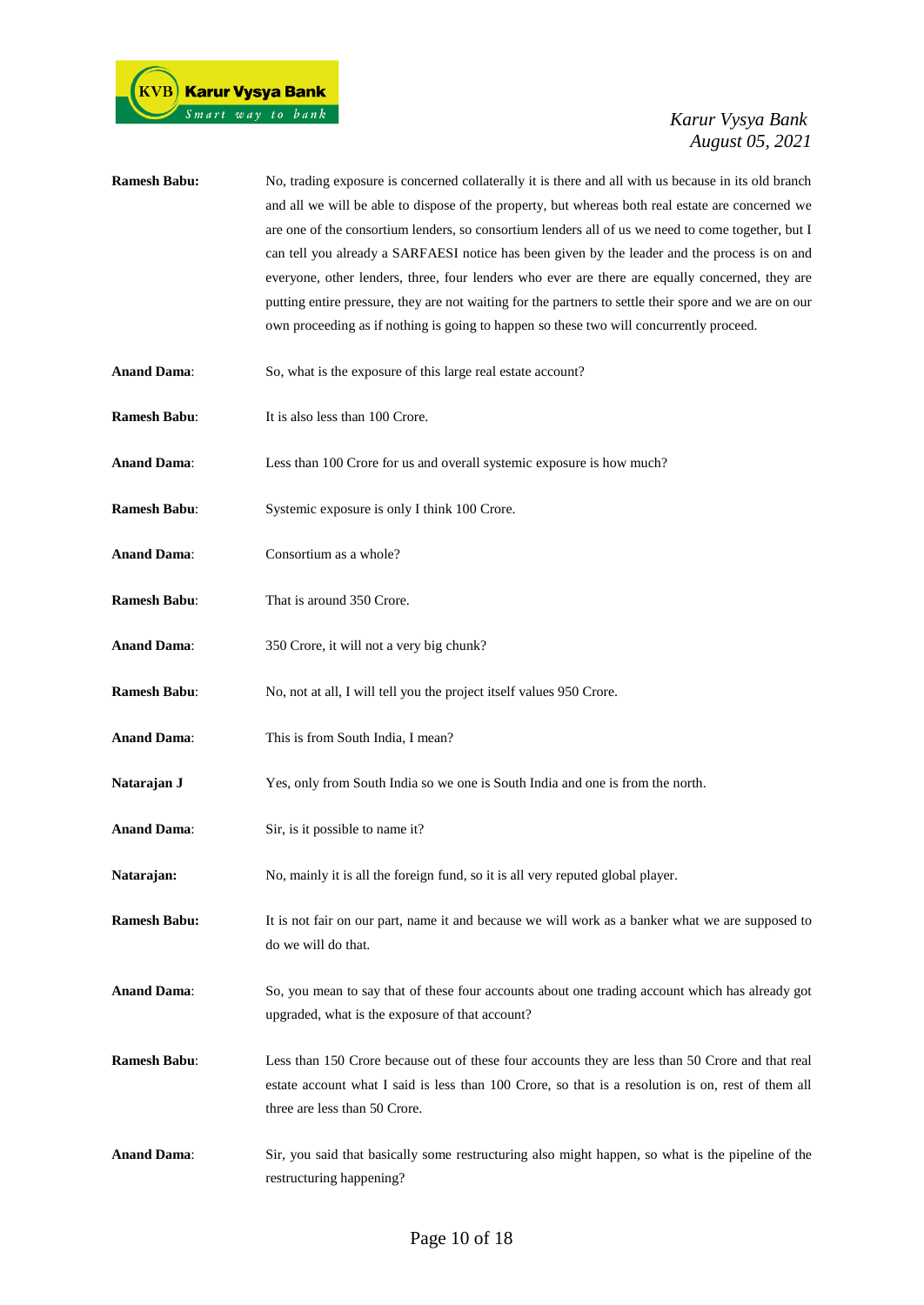**Ramesh Babu:** That is a dicey question. The reason is up to September, RBI has given the time, so the pipeline things are coming, the majority what all are coming from the personal segment if you look at it housing loans as well as loan against property these two are the main, so because personal loans may be other banks may be getting a lot, as I said earlier our total portfolio itself is above 500 Crore, so that much of a pressure and requests are not there from the unsecured loans, one of these deals had come up so we are skeptical, if the chances of these people over a period of time getting the cash flows and revival and servicing is good we will go for the restructuring, if that is not possible it is better to bite the bullet itself and now itself you take it forward and all and proceed under SARFAESI. So that way very critically each of the case our people they review if it is workable and meets our standards then only they will go for restructuring, otherwise suppose even if you find a pipeline of 600 finally you may land at around 200, if you see the last quarter whole quarter itself is less than 100 Crore, so that way it is deceptive, if we think that the pipeline is 1000 Crore finally you may land at 200 Crore so overall if you look at it initially 6 months back we were giving a guidance of 2.25%, finally we landed at around below 1.5% and even now today is 1.97%, so we are careful about restructuring, we have not opened the floodgates wherever it is warranted we will do that, but the window is open up to September ending, so I will not be able to say any number at this stage, I can share this number only after October.

**Anand Dama:** Okay, but is it fair to assume that basically it will be less than 2.25%?

- **Ramesh Babu**: No, that is what I am telling, my intention is that but suppose how it pans out the next few months we do not know the stress and all, based on that in a month of August and first week of September many more customers they come, so I cannot say that I have my 2.25% and beyond that I will not do because RBI provision is there everyone can demand, so intentions are that, so to selectively go for that, that is the reason we have not crossed even 2% as on date.
- **Ramesh Murthy**: Anand, it is difficult to say in the last two weeks of September what will happen, because the deadline is coming close, some more people may decide to go and offer restructure and it is left to us if it is restructurable account we will do it.
- **Ramesh Babu**: but few of them they do not want the tag, the restructuring tag they do not want that is the precise reason they are not coming forward and finally they exhaust all revenues they are pushed to the wall they may come we do not know at that stage.
- **Anand Dama:** But what kind of monitoring we have offered on this restructured base?
- **Ramesh Babu:** No, majority of the case is we have extended the due date only.
- **Anand Dama:** Due date in the sense basically that I mean customer does not want to pay principal for how long?
- **Ramesh Babu:** No, that is what depending on the cash flow availability 6 months to 2 years.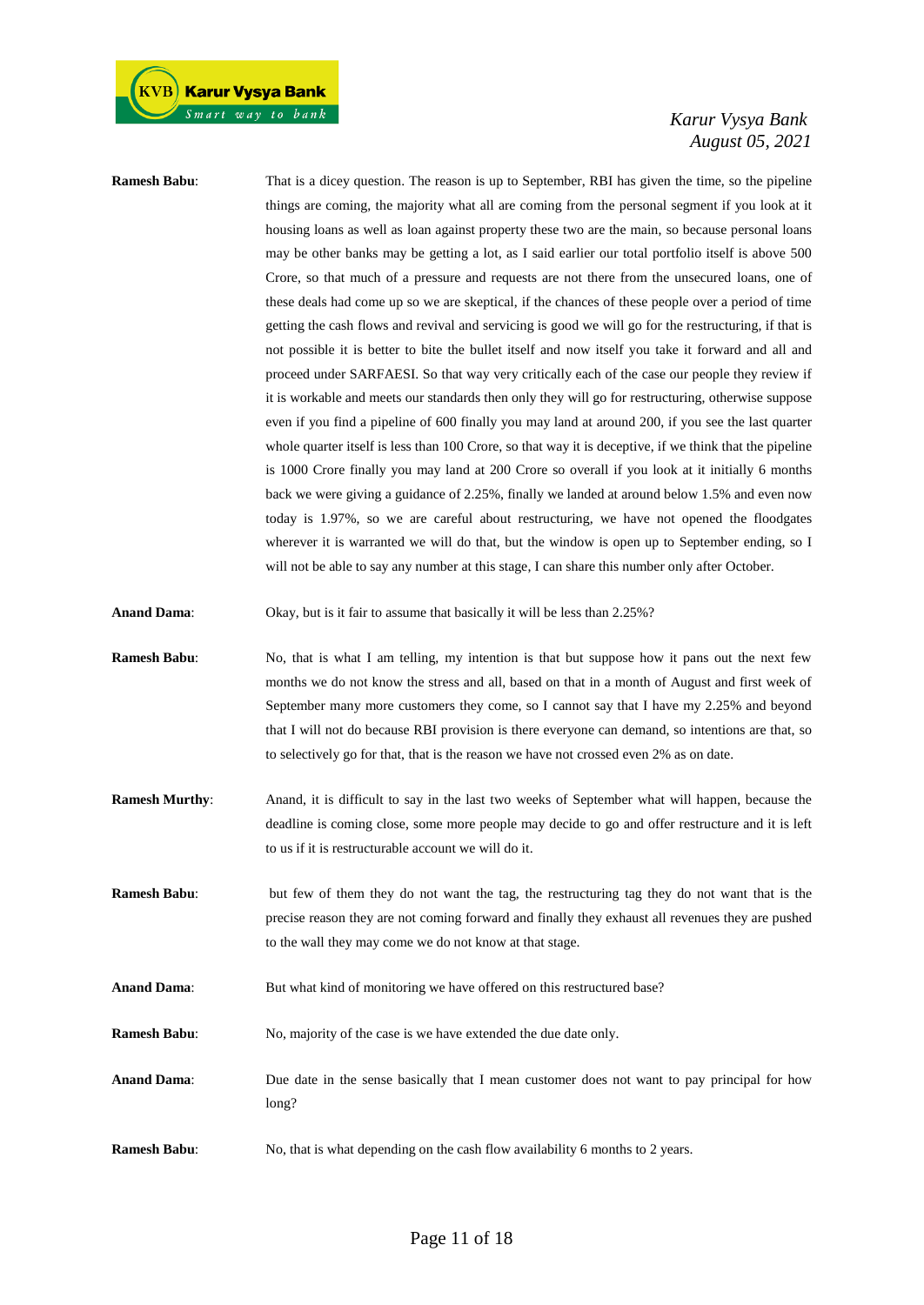

**Ramesh Murthy:** It ranges Anand, it is not everybody is opting for 2 years, some of them want only 6 months. It is their choice, some of then is a year, 18 months like that, so it is a mix.

**Anand Dama**: So, even to housing loan customer you would offer principal no repayment too leverage?

- **Ramesh Babu:** No, that is what I am saying it depends on the cash flows the estimate is their, suppose if he feels within 6 months this normalcy will be restored and all, he will be optimal only for 6 months, it is a question of initial discussion what all is there and at the most suppose a self-employed is there and he may say that Sir, one year I may require and all because I do not know how things are going to pan out and all I will have to come back and restart my business also so you may have to be slightly considerate because you cannot kill him straight so there we may consider for one year, so it depends on the nature of profession, profile of the customers, cash flows that is the reason each case will evaluate critically based on that they are giving it just like giving a straight method of everyone give 2 years, everyone give one-and-a-half years not just that way.
- **Anand Dama**: That is it from my side. Thank you.
- **Moderator:** Thank you. The next question is from the line of Jay Mundra from B&K Securities. Please go ahead.
- **Jay Mundra:** Thanks for the opportunity. First, this collection efficiency number that you have given is for the entire bank right because it was given in the gold loans slide, so just wanted to double check?
- **Ramesh Babu**: Yes, the collection efficiency is separately for the whole book, term loan. Term loan separately have given it, yes.
- **Jay Mundra:** Right, so even in April there is not too much of a difference, if you see, it would include the situation today maybe based on the repayment that may have come after the month right?
- **Ramesh Babu**: Correct.
- **Jay Mundra:** Why is there a slight dip in working capital, working term loan I though it should be the other way round, but I mean if can qualitatively explain that why would the collection efficiency be lower in working capital versus the term loan?
- **Natarajan J:** Jay, actually in the case of working capital as per the IRAC norms, the interest come out whatever we are debiting during the quarter at least the collection should come, the credit should be equivalent to the interest debited during the 3 months period and because of the lock down the shops are not opened or the customers are not able to reach, they may find it difficult to give the credit, we call it he is out of order, so basically the collection efficiency we talk about working capital is they have to service the interest number one and during the 3 months period the credit should be equivalent to the interest debited to the account this is what we calculate as a demand unless the term loan where this is specific EMI, in the case of working capital this will not work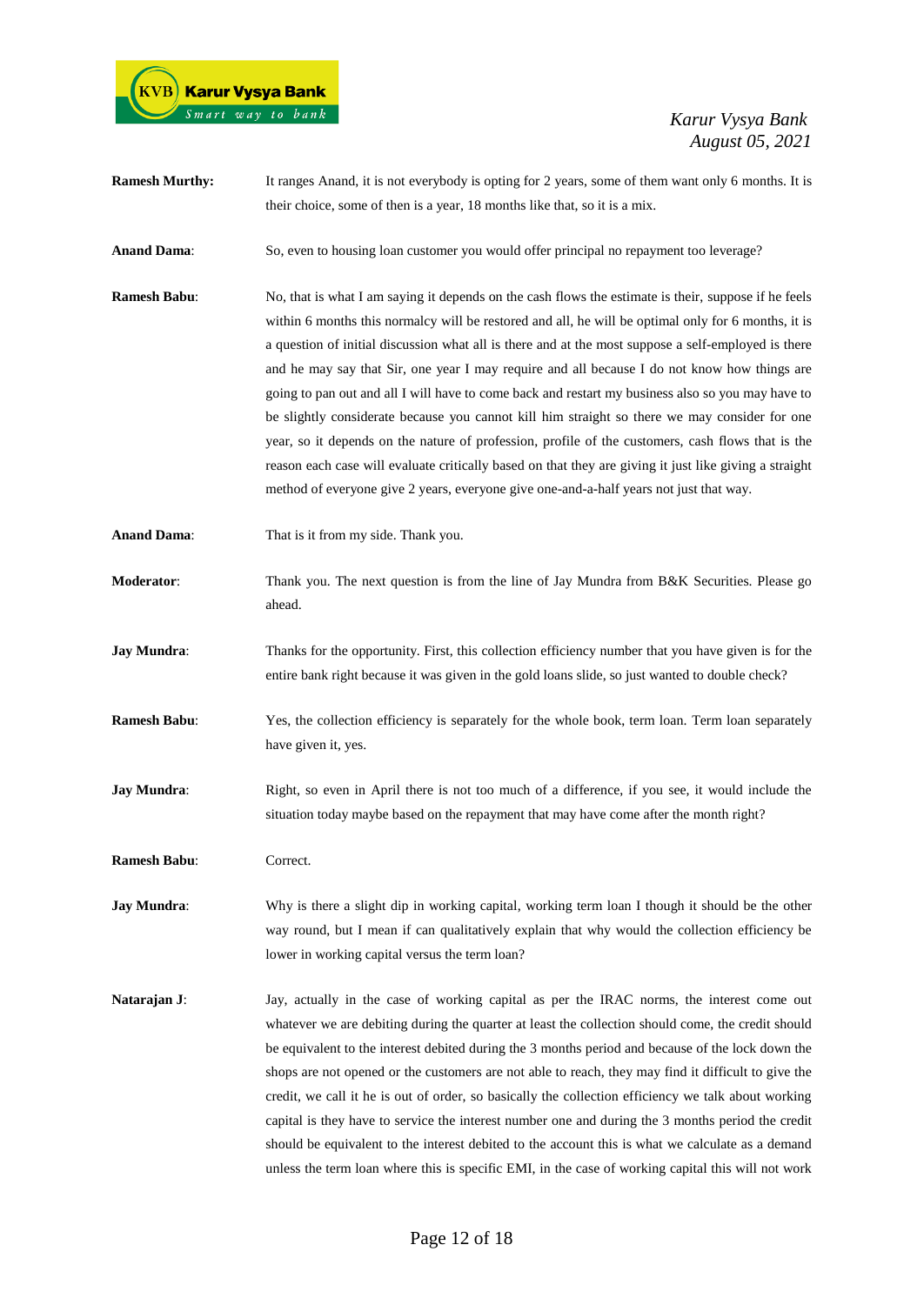out, so there definitely the operations are not there or credits are not equivalent to the interest debited there will be some time delays.

- **Ramesh Murthy:** Not only that suppose sometimes the working capital they may debit and all they may honor the term loan installment also.
- **Jay Mundra:** Right, understood. Sir, now on your commercial book of around 16000 Crore if you can qualitatively explain what percentage of this book would be in let us say B2B customers and how much would be B2C facing customer are it is commercial or would be just in the supply chain wherein end to end they are facing a large corporate or how much proportion could be in the B2C kind of a segment?
- **Ramesh Babu**: Jay, I think we need to workout on this and we need to come back because currently I do not have the data with me.
- **Jay Mundra:** But any broad numbers, we do not want any?
- **Ramesh Babu**: One thing, commercial book is concerned there are two components okay, 9500 Crore is a small business, small business is up to 2 Crore to 3 Crore something like that, out of this majority of the business is from the traders, so that way you cannot expect this B2B supply chain directly all these things you cannot expect because they are small time players, it is better for us because the yields what we get from these people are around 10 to 10.5, now coming to the BBU customers if you look at it under the commercial there is 4500 Crore what you see which is about 2 Crore to 3 Crore and all only those segment we may have to look at it how many these things are there, so otherwise B2C or B2B whatever it is the focus what we are giving is the one on the same, currently if you look at it one more thing if the buyers are not able to honor in time so these people are again struggling so during the COVID period the earlier concept of these things are undergone change, so a few people unable to operate, the production itself is not there few people are unable to get, but whatever it is your point is well taken, we will work on our BBU customers, how it works and all and accordingly we will plan for that.
- **Jay Mundra**: Understood, Sir and second, on your guidance on 2% credit cost and someone was also explaining this is slightly elevated number, so this would include your restructuring provisioning as well right?
- **Ramesh Babu**: Jay, you have been tracking the bank numbers for the last few years, so 2% was an elevated number, 2.5%, 2.7%, these things 1600 Crore, 1800 Crore also slippages, 1600 Crore used to be there, so if you see the real capability of the bank not to boast, I will tell you 2021 when majority the period the moratorium is there people they were fence sitters even if you were asking for the money they were telling when Supreme Court dispensation is here why are you asking the money when we have got a little and small window of 10 days, so we could bring it down the slippage has to below 900 Crore, so which used to be 1600 Crore so now if you look at it had the position continued their second wave the sort of stringent wave is not there, the momentum would have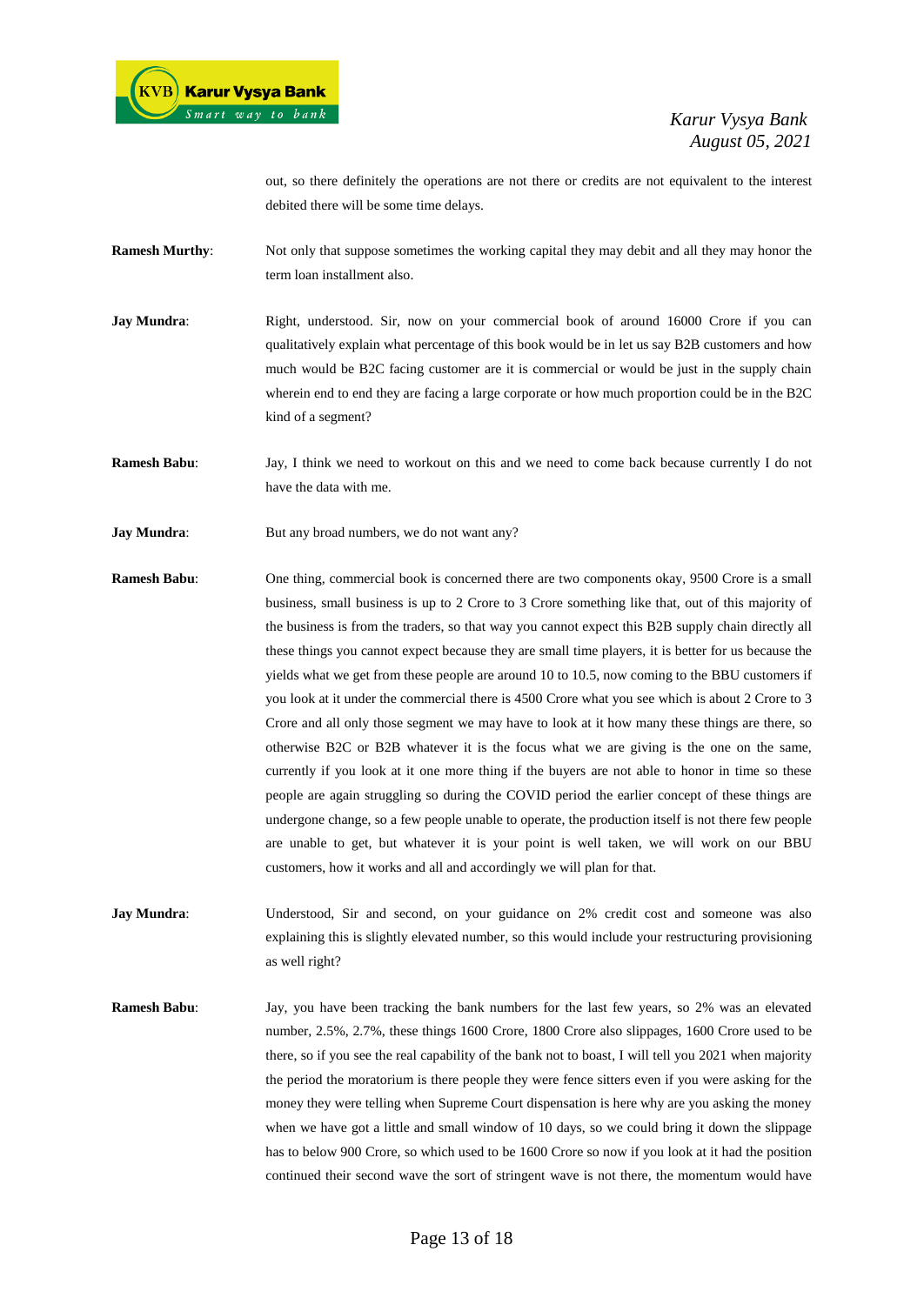continued, so we would have confidently told you saying that we can bring it down further it is not an issue, but because of the position these things are there with all these things also if you are saying 2%, which used to be much, much above 2% in the earlier years and all, so we are reasonably feeling okay with the March experience what we had if the market and environment is conducive we will be able to take it forward and because the issues earlier exit legacy these accounts have gone out now we will have a better control on this account so currently if you look at it 2% maybe there over a period of time our intention is to bring down to 1.5 over a period of time once things improve so 2% current number and the current environment if you look at it I think it is a good number.

- **Jay Mundra:** It is of course a reasonable number. I just want to do check that this would include your restructuring provisioning also right?
- **Ramesh Babu:** Credit cost you are talking or slippages?
- **Jay Mundra:** No, credit cost, so credit cost.
- **Natarajan:** See, Jay, the credit cost we have mentioned about that 2% even in our MD's guidance, he was mentioning that our plan is to make higher than required provision even the current quarter we have the credit cost of 278 Crore if you exactly work out the IRAC norms and all these things we have made to an accelerated provision in that sense only we are talking about this 2% all include the restructuring and all.
- **Ramesh Babu**: Jay, sorry, I was thinking earlier the slippages you are talking that is the reason I responded, like credit cost is as President Sir said it is very correct because net NPA over a period of time we need to bring it down for that accelerated provisioning what all is required we had to do that which includes the migration provision, the current slippages and the accelerator all these things together we are planning for 2%.
- **Jay Mundra:** Right, Sir. Just a small observation the SMA number that we give I mean that the chart that we show that seems to have almost doubled say from March to June this would be by index number?
- **Ramesh Babu**: That is slightly deceptive the reasons, I will tell you. March you would have found out around 900 Crore okay now 1600 Crore. In the 900 Crore the jewel lone SMA was less than 100 Crore at that time. Now the jewel loan SMA is 600 Crore, so that is the reason if you exclude this jewel loan SMA it comes to 1000 Crore. Earlier also 900 Crore, 100 Crore if you exclude that it comes to 800 Crore, so 800 Crore other than jewel loan has come to 1000 Crore, which with the second quarter or second wave what all is there it is expected because people could not go out and all so that way this is not that alarming, but if you compute including jewel loan if you see it looks like that but it is slightly deceptive.
- **Jay Mundra:** Understood, Sir. Thank you so much for your time and explanation.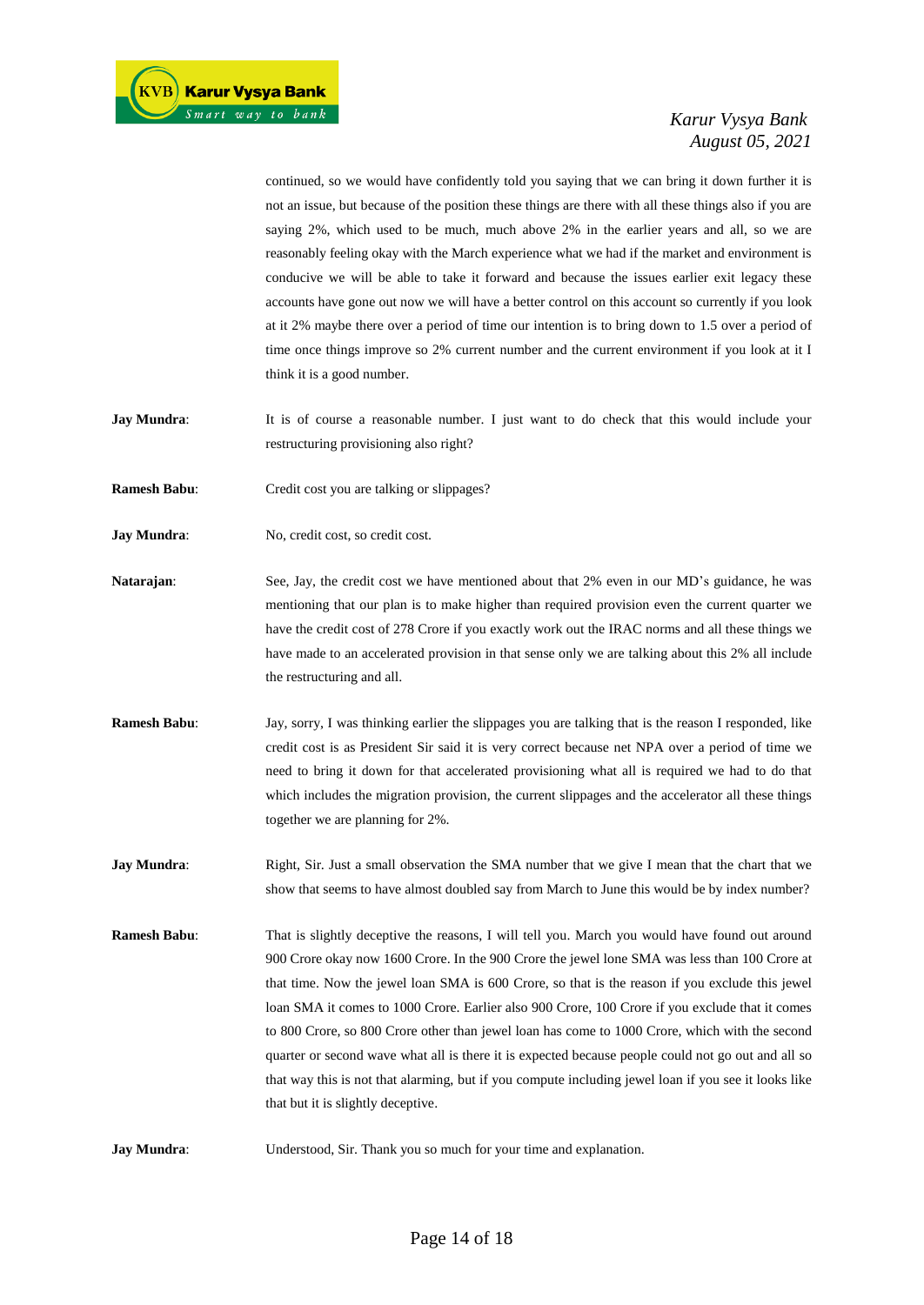

**Moderator**: Thank you. We take the next question from the line of Amaan Elahi from Investec India. Please go ahead.

**Amaan Elahi**: Sir, just some comments again pestering on the corporate book, so we had 210 Crore of slippages in the corporate book and we have been slowing down and rationalizing this book, so you know going forward what kind of slippage rate can we expect from this book, I understand most of these are smaller exposure, so just some guidance on what kind of slippage we can expect on this book?

- **Ramesh Babu**: Amaan, in fact if you look at our March ending SMA it is less than 50 Crore, SMA 30 Crore plus under the corporate book, okay, so we were reasonably confident everything has been brought under control, everything has been disclosed. So these things because second wave has hit and the issues which have come up in respect of the real estate so those two accounts the foreign player as well as the Indian player these have cropped up otherwise, we were not even expecting this at the end of March, so if that way if you look at it so nothing big we are expecting as it is, we are having a thorough control and above all we have granulized the book also so I do not expect this sort of lumpy accounts and all coming forward that is what I can say because you see number of March ending that corporate book was 13 Crore SMA 30 plus as on March 31, 2021 was 13 Crore so these are the developments which have come up during the quarter because of the peculiar circumstances otherwise we were on a firm footing as well as the corporate is concerned.
- **Amaan Elahi:** Right. The other question was on the question was on the margins, so we are being able to maintain our yields and there was some reduction in cost of funds, so do we have further room for a deposit cuts and what should we expect on the margin front in the coming quarter?
- **Ramesh Babu**: I have to be open with you, the room available for further deposit cut may not be there, the reason is we have come to this stage and how long this will continue we do not know, now the reversal starts slowly you may have to start working on this, but only advantages is in respect of liability repricing so the past what all is there at least they will not get repriced whereas in respect of assets the repricing starts first their the advantage, now coming to the margins also you need to look at it because of the liquidity over hang in the system there is a rat race going on, so few people there offer a lower rate and all, now at least to retain your own customer who is good actually because acquiring a fresh customer is a costly affair compared to retain an existing customer sometimes you may have to compromise on the margins if they are good customers so that way intention is to optimize the margins both from the cost wise reduction as well as improving the margin, so improving the margin now would be difficult. yield on advances also once the interest rate cycle starts moving we will be able to know otherwise, so we can think of maintaining this margin and here and there, there will be brick here and there.
- **Amaan Elahi:** Sir, lastly you have given the chart on employee and attrition rate, so the attrition rate has been past price 15 months your employee count has gone down by roughly 400 and the attrition rate has been coming down, what explains this?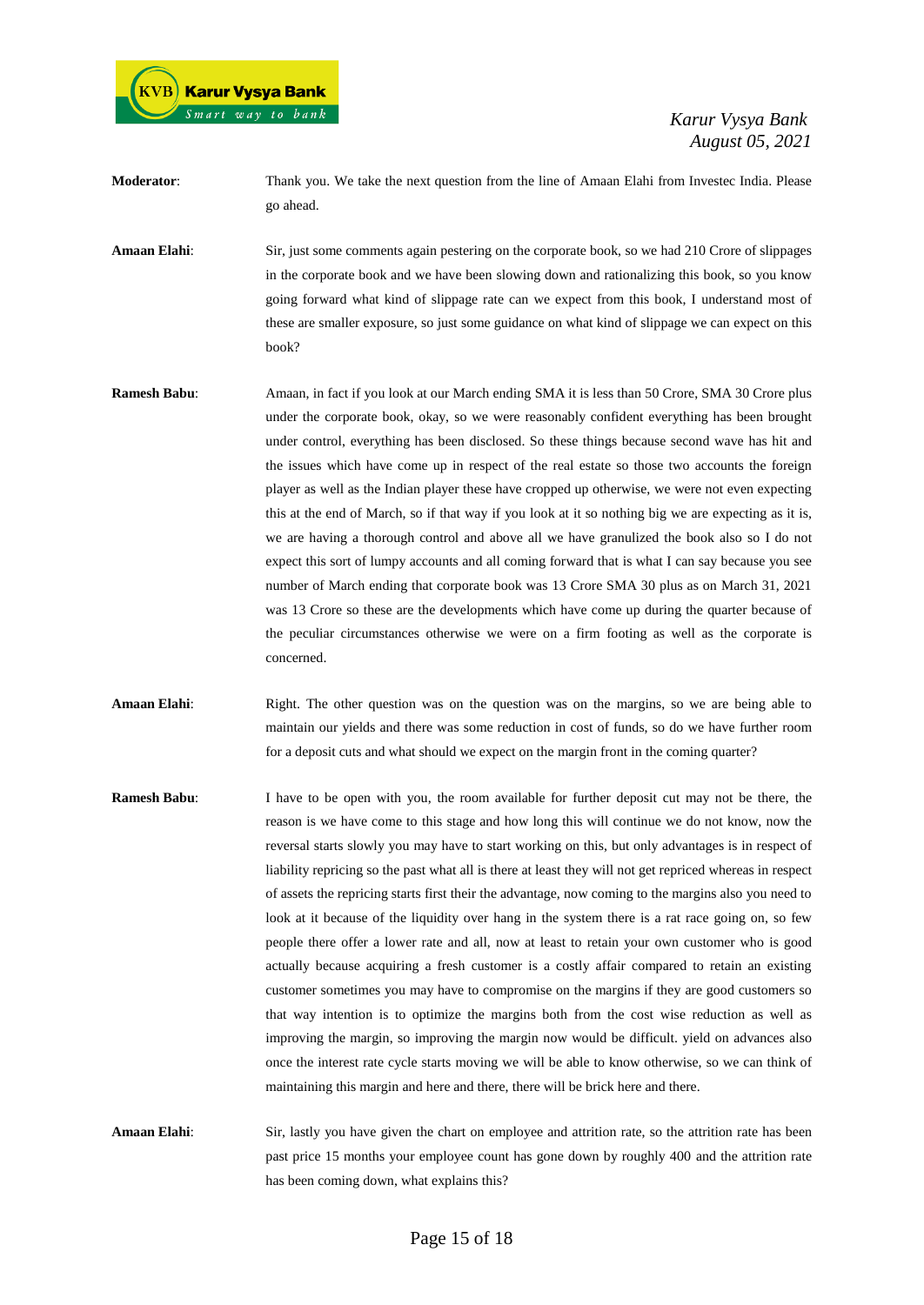| <b>Ramesh Babu:</b>   | There are two things. As it is we are focusing on the productivity, business for employee these<br>things and all, so that is why wherever loose ends are there we are trying to fix those things so<br>next thing is the wastages, wastages in the sense that any retirement, any deaths these things are<br>there from the employee side, we are not replacing at one point of time few years back and a<br>person to person basis every year we were replacing that, now we did not replace that also so that<br>way with the existing structure what we have created and the digitization what we have brought<br>and the back office the centralization what we have brought with all these things wherever the<br>manpower can be reduced, we are trying to reduce them and focusing the existing manpower on<br>the sales to improve the business levels and all rather than on earlier the back office work doing<br>in the branch. |
|-----------------------|---------------------------------------------------------------------------------------------------------------------------------------------------------------------------------------------------------------------------------------------------------------------------------------------------------------------------------------------------------------------------------------------------------------------------------------------------------------------------------------------------------------------------------------------------------------------------------------------------------------------------------------------------------------------------------------------------------------------------------------------------------------------------------------------------------------------------------------------------------------------------------------------------------------------------------------------|
| Amaan Elahi:          | Right, got it and lastly my question is under the OTR scheme 2.0 we have restructured 90 Crore<br>odd of loan, is there a corporate account in that?                                                                                                                                                                                                                                                                                                                                                                                                                                                                                                                                                                                                                                                                                                                                                                                        |
| <b>Ramesh Babu:</b>   | One thing, I just want to clarify, the attrition is suppose someone who has left the organization<br>before their retirement is under attrition, so normal retirement what I was telling a normal base<br>tickets and all this we are not taking that why the numbers are coming down. Attrition is coming<br>so it gives a confidence for the people saying that I need to stay back with the organization, so<br>that is a good for as a lower the attrition rate and all because you have seen our average age is<br>also around 35 so younger this age and all with lower attrition it is good for the organization<br>because many measures internally employee welfare measures we are taking internally to<br>promote them to capacity building, to train them with all these things the confidence levels of the<br>employees are going up that has resulted in the lower attrition level.                                          |
| Amaan Elahi:          | Thanks. My question is under the resolution scheme 2.0, we have restructured close to 90 Crore<br>odd, is there a corporate account in that?                                                                                                                                                                                                                                                                                                                                                                                                                                                                                                                                                                                                                                                                                                                                                                                                |
| <b>Ramesh Murthy:</b> | Mostly retail. It is primarily a retail book, not corporate.                                                                                                                                                                                                                                                                                                                                                                                                                                                                                                                                                                                                                                                                                                                                                                                                                                                                                |
| Amaan Elahi:          | Got it. That is it from my side.                                                                                                                                                                                                                                                                                                                                                                                                                                                                                                                                                                                                                                                                                                                                                                                                                                                                                                            |

**Moderator**: Thank you. The next question is from the line of Arjun Jandrani from Green Shanki Foundation. Please go ahead.

**Arjun Jandrani**: Thank you so much for the opportunity. What I wanted to ask was that how was the recovery shaping up in Q2 because the problem of COVID has still not receded in the southern part of the country and do you expect a negative net slippage number for this quarter?

**Ramesh Babu:** I agree. The question is so as far as we are concerned, we are working with the courts as I said earlier so these sort of getting orders from the courts these things are not coming that is the problem, but we are trying for the OTS, suppose under the OTS even without the courts and all we will be able to do that so our intention is to have the negative net slippages we are working on that, we need to see how it pans out and all, but otherwise this year is concerned it will be a year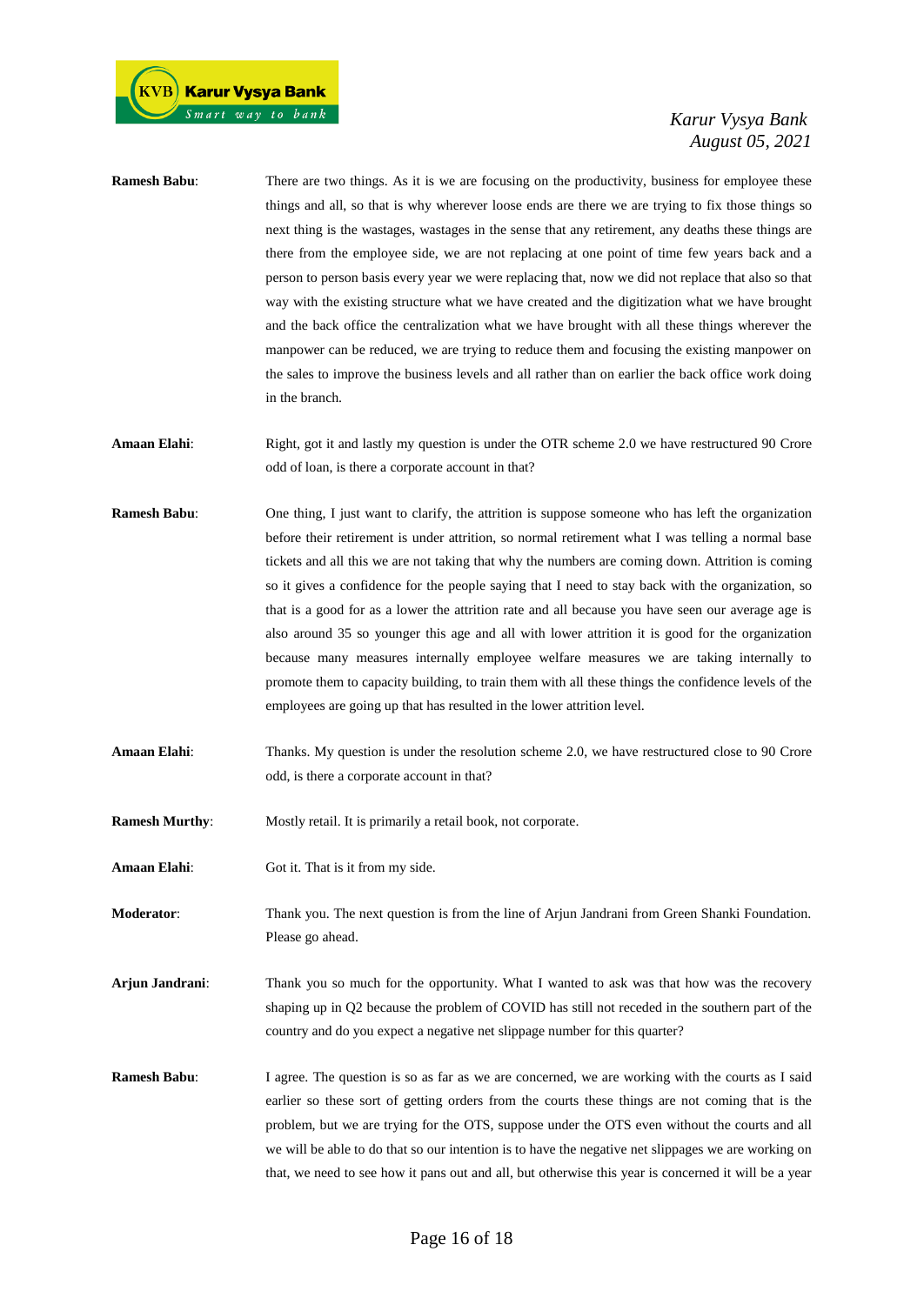of recovery and we will be focused on this or not this quarter and the coming months also and as and a window and opportunity is there we are for that and all and in fact we are taking people from the market in the recovery who have the expertise from a few of the companies and the firms who were actually dealing with them and some experience people also we are taking it because we want to take it forward to next level.

- **Natarajan:** One more point, Mr. Arjun, if you see your collection efficiency for July it is something around 96 % to 97% as far as the collections are concerned, but as far as slippages are concerned in July we have not seen that much slippages when compared to the earlier quarter so what we are confident is whatever recovery measures the bank has taken during the last year and during the first quarter we think that many of the things will materialize so that is why we are confidently at the end of the year we are planning for the negative slippages, there will be some slippages but what we are expecting is our recoveries will be better than our slippages.
- **Arjun Jandrani**: That was answered. Thank you.

**Moderator:** Thank you.

**Ramesh Murthy:** I think, if there are no more questions so I think let us bring this to an conclude to an end, our MD will give you the concluding remarks now.

**Ramesh Babu**: Friends, thanks to all of you for your interest in discussing and participating in this particular call. Finally I just want to say few things to you. We from the management side we are very keen to fix the issues what we have because particularly two-pronged approach we need to do, one is the focus on the ROA. As I was mentioning if we leave providing for the NPA, net NPA reduction and these sort of things and if you focus on ROA we will be able to achieve the ROA of 1%, but somehow I feel it will not work that way. The percentages of the net NPA and other things need to come down, but three-pronged approach is very much required one is the growth, growth in the business if all of you can see the little window what all five, six months was available last year so we could grow better than the market at 11% excluding IBPC and so that way the growth we could get particularly more so in the last quarter. Had the position continued the momentum would have continued in the first quarter also. Now many other operating teams they are geared up and various vertical started contributing so that way once the environment is normal, we will be able to get the growth numbers. Second thing is our intent we have shown during this quarter also so the accelerated provisioning. That is when I am confining to what all is required we want to provide accelerated provision so that we need to bring down the net NPA issue what all is there, so your total focus would be on the ROA and third thing it also need to support from the recoveries that is the reason we have strengthened the recovery mechanisms here and provided once this legal these things are available it will be much more better because auctions also if you go for that the people are not coming forward because they are bogged down with the COVID related issues once these things are fixed, the recovery also will start giving good numbers, total base is ready we have enough numbers under the recovery front to get it so if these three fronts will support us, we will be in a better position to bring down the net NPA and the provision